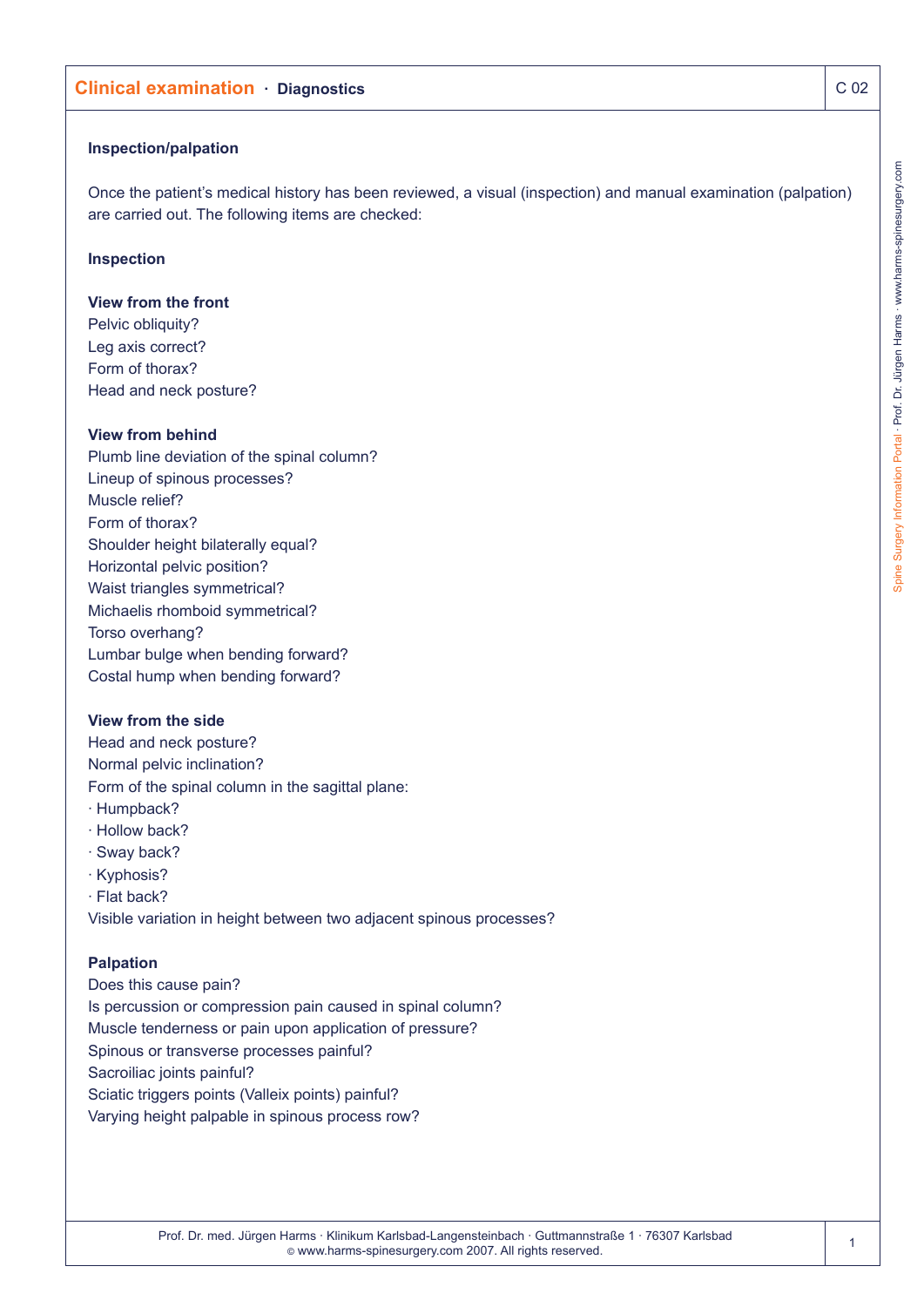## **Function and mobility tests**

- · Measurement of spinal column mobility by the neutral zero method in which the mobility dimensions are measured according to a standardized method for bending over forward (flexion), bending backward (extension), rotation (torsion) and lateral inclination.
- · Finger-floor distance: Expression of spinal column mobility when bending over forward; the dimension that is measured is the distance between the tips of the fingers and the floor when the patient is bent over forward with knees and arms fully extended.
- Finger-floor distance



- · Schober's sign: Measurement of extent to which the lumbar spine can unfold and extend. In standing position, a point 10 cm above L5 is marked. With the torso at maximum flexion the distance should increase by approx. 5 cm.
- · Ott's sign: Measurement of unfolding and extension of the thoracic spine. A point 30 cm below C7 is marked on the spinal column. With the torso at maximum flexion the distance should increase by approx. 3-4 cm.
- Schober's and Ott's signs

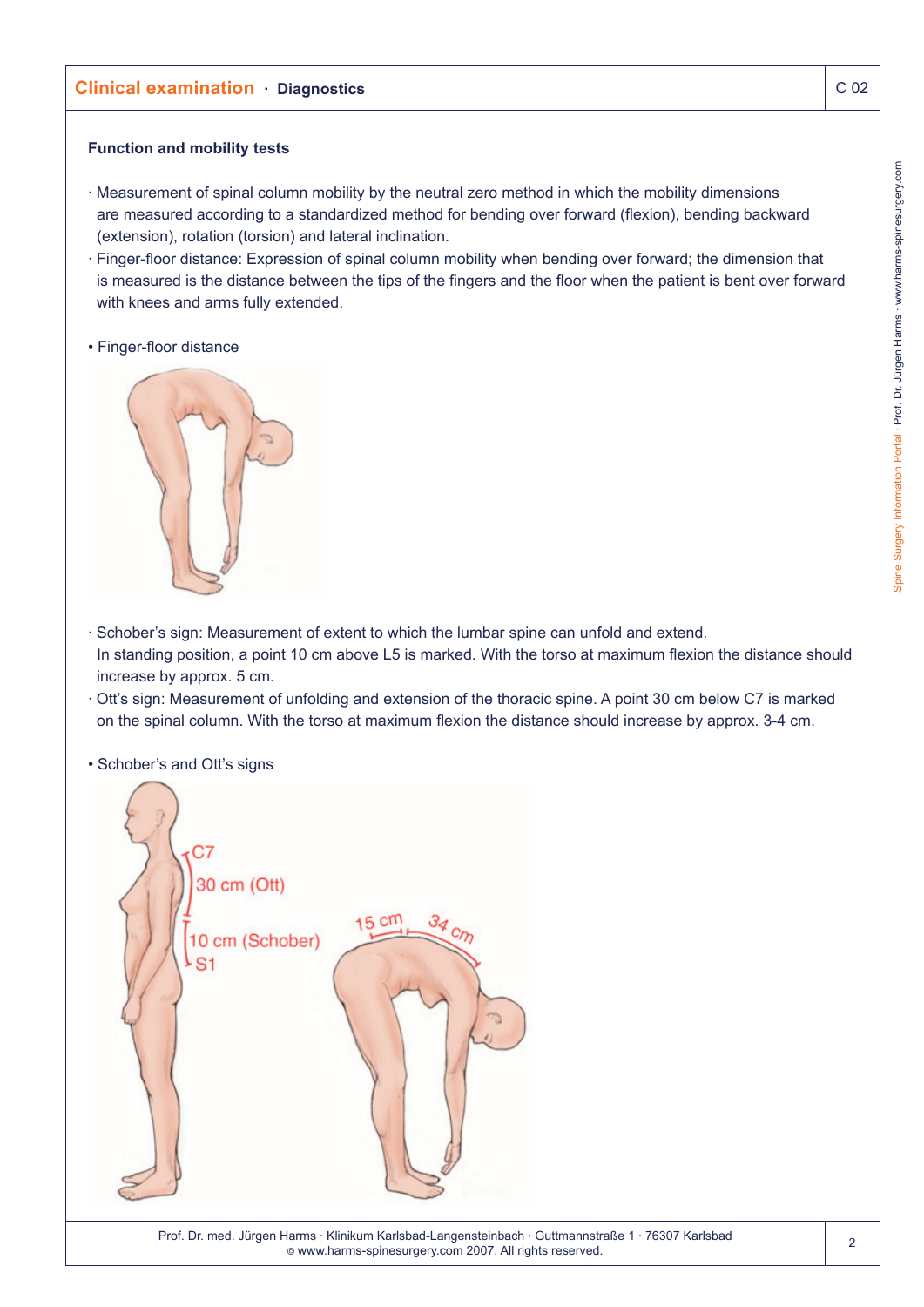

· Testing of the sacroiliac joints:

· Check for ligament extension pain (ligamentum iliolumbale, lig. sacrospinale and lig. sacrotuberale)

· Spine test

When the sacroiliac joint is not blocked, the spina iliaca posterior superior drops downward by approx. 1-2 cm when the leg on the same side is raised with the knee bent.

· Menell's sign

With the patient in face-down position, the sacrum is fixed in position and the extended leg raised and moved to the point of hip overextension. If the sacroiliac joint is blocked, this will be painful.

· Forward flexion phenomenon test

The posterior superior iliac spines (spina iliaca posterior superior) are palpated while patient stands. The position of the iliac spines with patient standing upright is compared to the position after flexing the upper body. The forward flexion phenomenon is said to be positive if a blocked sacroiliac joint causes the iliac spine on the blocked side to be pulled upward with the sacrum.

3

Spine Surgery Information Portal · Prof. Dr. Jürgen Harms · www.harms-spinesurgery.com

Spine Surgery Information Portal · Prof. Dr. Jürgen Harms · www.harms-spinesurgery.com